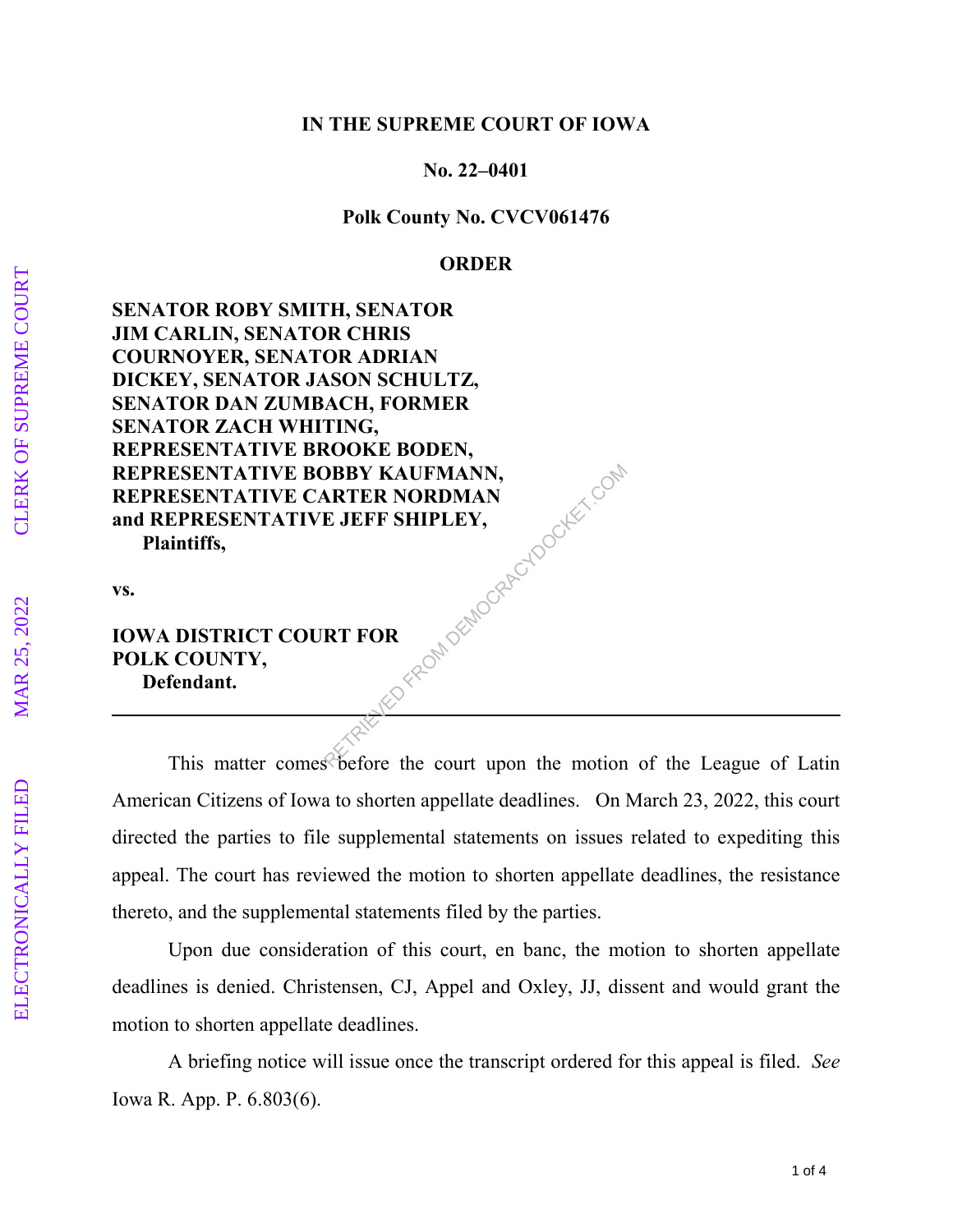Copies to:

Samuel P. Langholz Assistant Attorney General Hoover State Office Bldg 2nd Floor Des Moines, IA 50319

W. Charles Smithson Iowa State Capitol 1007 E. Grand Aveneue Des Moines, IA 50319

Gary D. Dickey Dickey Campbell & Sahag Law Firm P.L.C 301 E Walnut Street Suite 1 Des Moines, IA 50309 RETRIEVED FROM DEMOCRAEU DOCKET.COM

John Michael Geise 10 G Street NE Suite 600 Washington, DC 20002

Shayla Laura McCormally McCormally & Cosgrove P.L.L.C. 4508 Fleur Drive Des Moines, IA 50321

Uzoma Nkem Nkwonta 10 G St NE Suite 600 Washington, DC 20002

Matthew Gannon First Assistant Attorney General Hoover State Office Bldg 2nd Floor Des Moines, IA 50319

Thomas James Ogden Assistant Attorney General Hoover State Office Bldg 2nd Floor Des Moines, IA 50319

Alan Ostergren 500 Locust Street Suite 199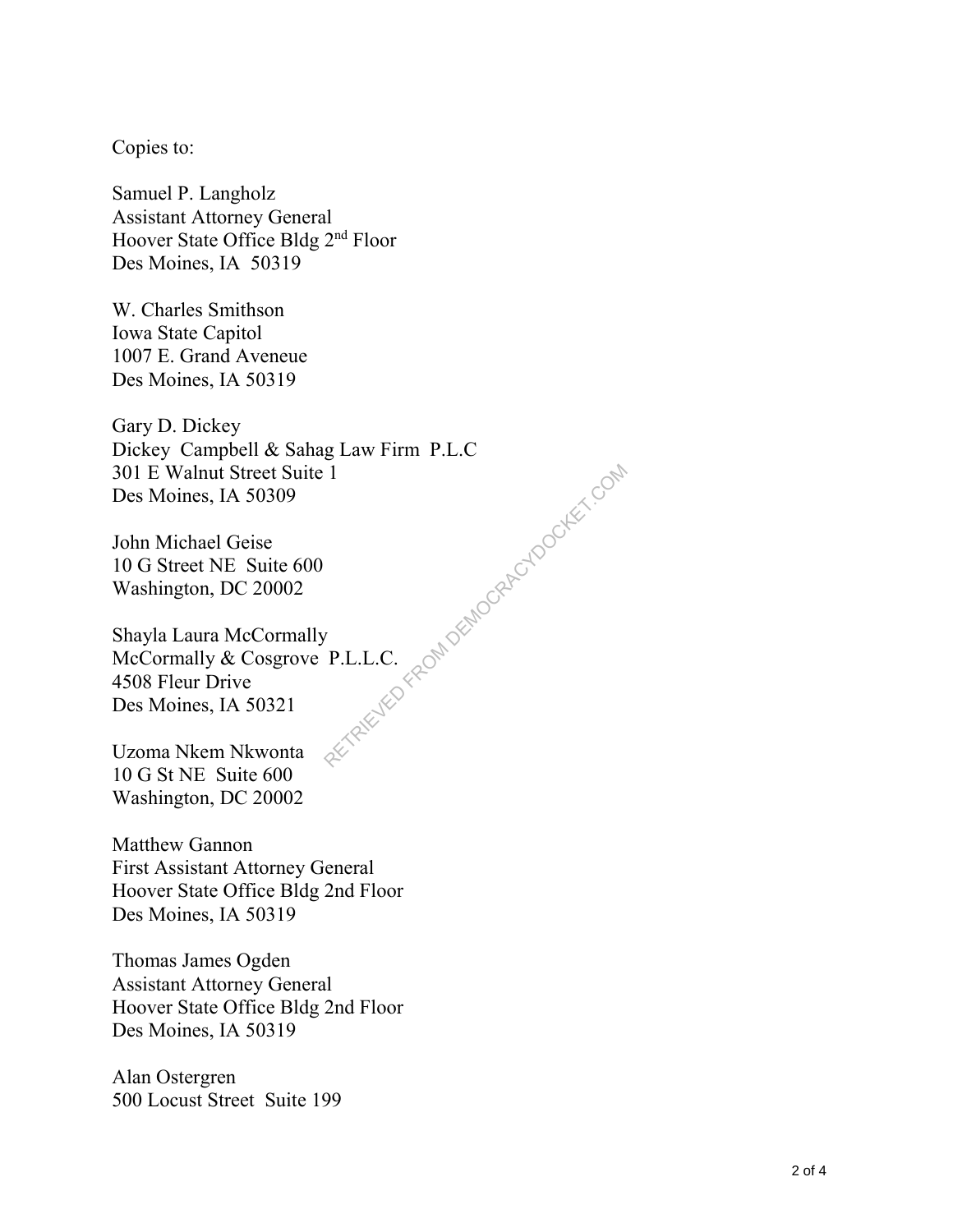Des Moines, IA 50309

RETRIEVED FROM DEMOCRACYDOCKET.COM